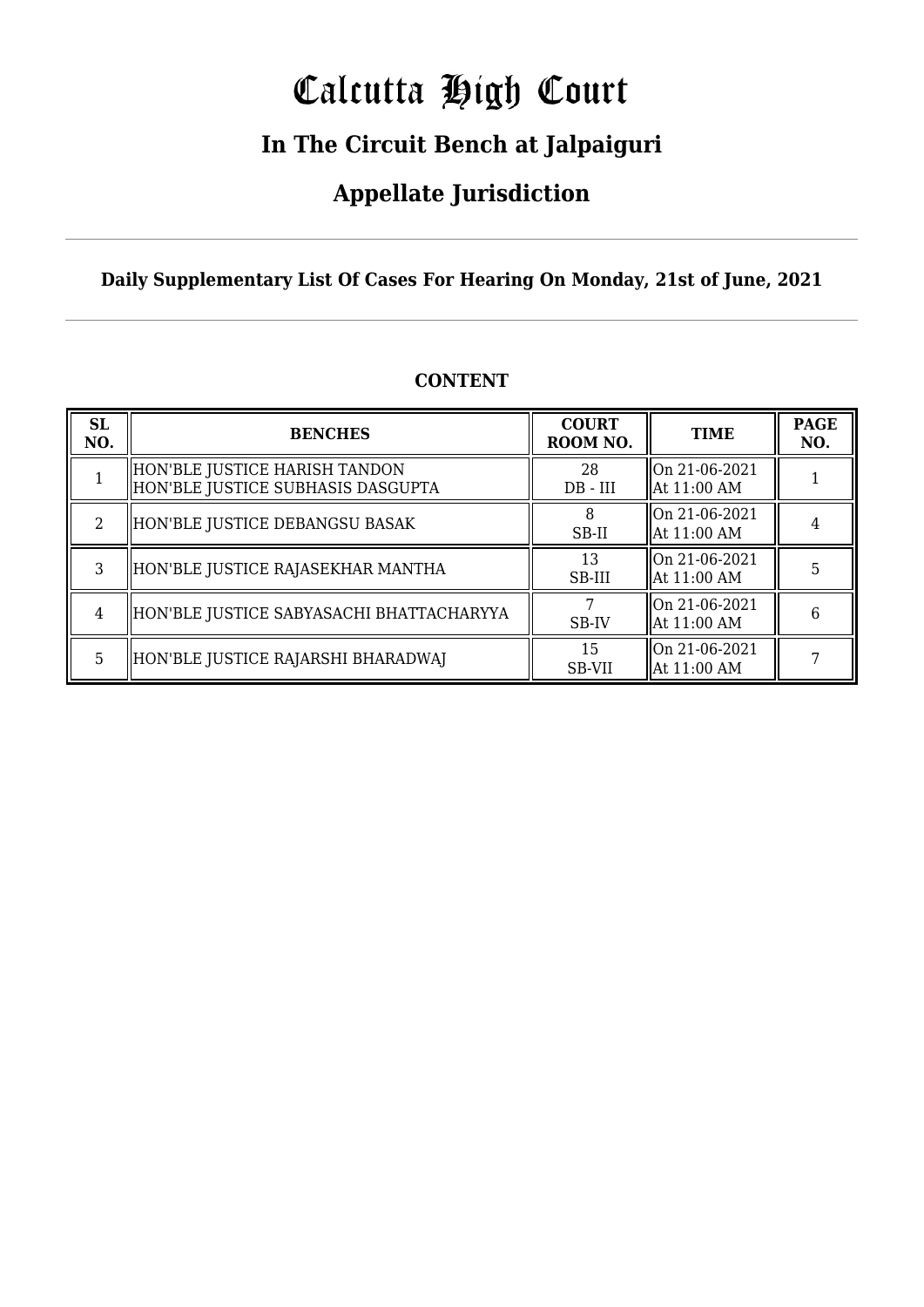

**DAILY CAUSELIST For Monday The 21st June 2021**

**COURT NO. 28**

**DIVISION BENCH (DB - III)**

**AT 11:00 AM**

**HON'BLE JUSTICE HARISH TANDON HON'BLE JUSTICE SUBHASIS DASGUPTA**

**(VIA VIDEO CONFERENCE)**

**FROM PRINCIPAL BENCH**

#### **APPLICATION FOR ANTICIPATORY BAIL**

| $\mathbf{1}$ | CRM/632/2021 | <b>MAHESH ROY</b><br>VS<br>THE STATE OF WEST<br><b>BENGAL</b>                                   | DEBASISH<br><b>MUKHOPADHYAY</b>        |
|--------------|--------------|-------------------------------------------------------------------------------------------------|----------------------------------------|
| 2            | CRM/644/2021 | AHIDUL RAHAMAN AND<br><b>ORS</b><br><b>VS</b><br>THE STATE OF WEST<br><b>BENGAL</b>             | MADHUSHRI DUTTA                        |
| 3            | CRM/654/2021 | SADDAM MD.@ SADDAM<br><b>ALI AND ORS</b><br>VS.<br>THE STATE OF WEST<br>BENGAL                  | <b>JAYDEEP KANTA</b><br><b>BHOWMIK</b> |
| 4            | CRM/661/2021 | <b>MITHUN DAS AND ORS</b><br><b>VS</b><br>THE STATE OF WEST<br><b>BENGAL</b>                    | <b>HILLOL SAHA</b><br><b>PODDER</b>    |
| 5            | CRM/662/2021 | <b>DIPAK ROY</b><br><b>VS</b><br>THE STATE OF WEST<br><b>BENGAL</b>                             | MADHUSHRI DUTTA                        |
| 6            | CRM/663/2021 | ADAM MIYA @ ADAM MIAH<br>@ ADAM SEKH AND ORS<br><b>VS</b><br>THE STATE OF WEST<br><b>BENGAL</b> | <b>HILLOL SAHA</b><br><b>PODDER</b>    |

#### **APPLICATION FOR BAIL**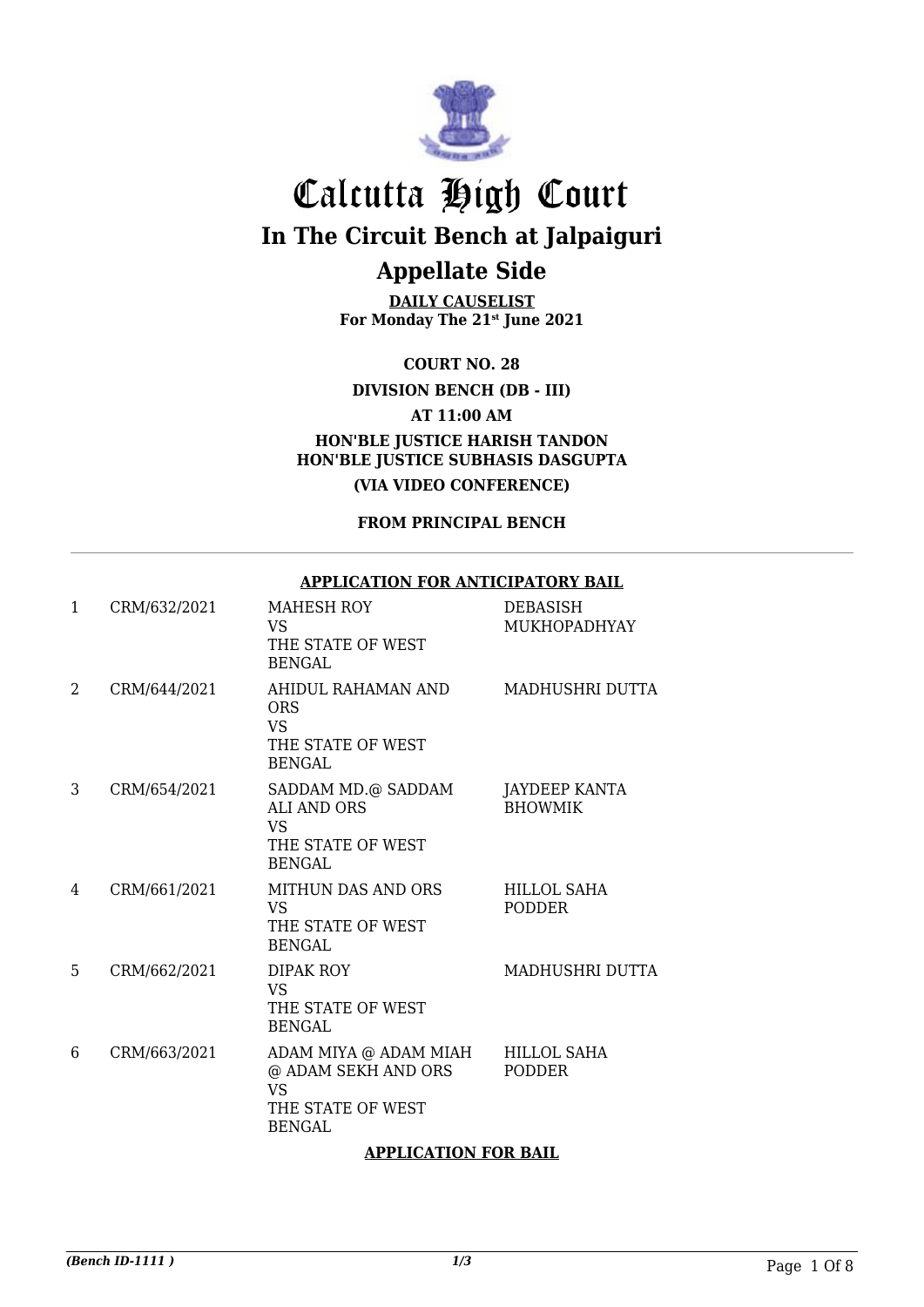| 7  | CRM/624/2021        | <b>SURESH BARMAN</b><br><b>VS</b><br>THE STATE OF WEST<br><b>BENGAL</b>         | <b>SUBHASISH MISRA</b>                             |
|----|---------------------|---------------------------------------------------------------------------------|----------------------------------------------------|
| 8  | CRM/627/2021        | <b>SUKUMAR ROY</b><br><b>VS</b><br>THE STATE OF WEST<br><b>BENGAL</b>           | JEENIA RUDRA                                       |
| 9  | CRM/640/2021        | <b>RAJESH KUMAR</b><br><b>VS</b><br>THE STATE OF WEST<br><b>BENGAL</b>          | ANIRBAN BANERJEE                                   |
| 10 | CRM/645/2021        | OSMAN ALI @ MD OSMAN<br>AI.I<br><b>VS</b><br>THE STATE OF WEST<br><b>BENGAL</b> | <b>JEENIA RUDRA</b>                                |
| 11 | CRM/649/2021        | <b>ANANTA RAY</b><br><b>VS</b><br>THE STATE OF WEST<br><b>BENGAL</b>            | SANTANU MAJI                                       |
| 12 | CRM/650/2021        | KASIMUDDIN MD.<br><b>VS</b><br>STATE OF WEST BENGAL                             | DEBORSHI DHAR                                      |
| 13 | CRM/651/2021        | SANTOSH BARMAN<br><b>VS</b><br>STATE OF WEST BENGAL                             | DEBORSHI DHAR                                      |
| 14 | CRM/655/2021        | NARATTAM MANDAL<br><b>VS</b><br>STATE OF WEST BENGAL                            | DEBORSHI DHAR                                      |
| 15 | CRM/656/2021        | RINKU MD. @ MUHAMMAD<br><b>VS</b><br>THE STATE OF WEST<br><b>BENGAL</b>         | JAYDEEP KANTA<br><b>BHOWMIK</b>                    |
| 16 | CRM/658/2021        | KRISHNA CHHETRI<br>VS<br>THE STATE OF WEST<br><b>BENGAL</b>                     | MADHUSHRI DUTTA                                    |
| 17 | CRM/659/2021        | FARUK @ FARUK ALAM<br><b>VS</b><br>THE STATE OF WEST<br><b>BENGAL</b>           | <b>BABLU MITRA</b>                                 |
| 18 | CRM/660/2021        | <b>NARAYAN DAS</b><br><b>VS</b><br>THE STATE OF WEST<br><b>BENGAL</b>           | JAYDEEP KANTA<br><b>BHOWMIK</b>                    |
|    |                     | <b>APPLICATION</b>                                                              |                                                    |
| 19 |                     | IA NO. CRAN/1/2021 AWDHESH KUMAR SINGH<br>Vs<br>UNION OF INDIA AND ANR          | <b>BIJAY BIKRAM DAS</b><br><b>BIJAY BIKRAM DAS</b> |
|    | 1001 <i>01</i> 7001 |                                                                                 |                                                    |

In CRM/317/2021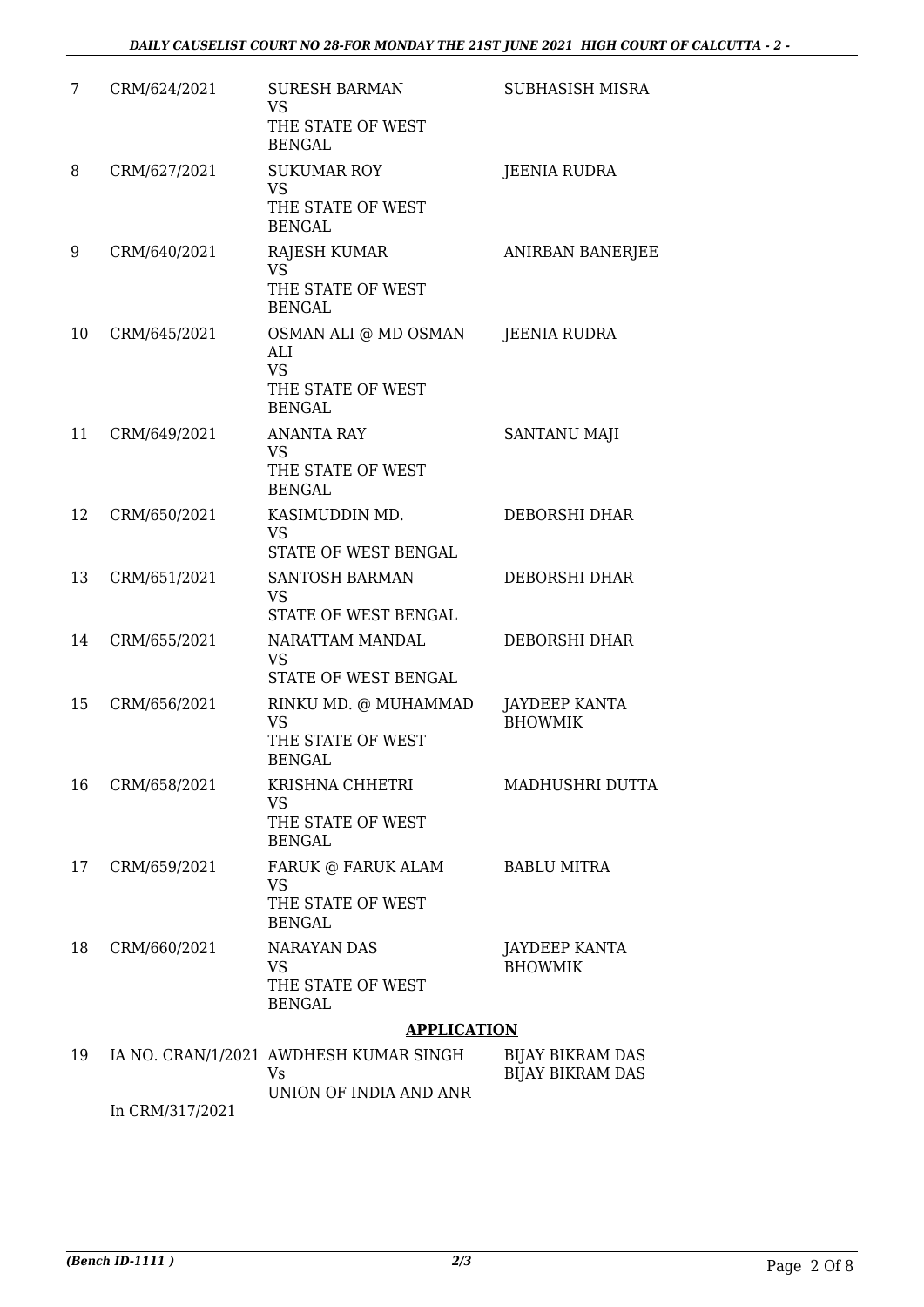| 20 |                 | IA NO. CRAN/1/2021 RAMESH MANJU BISHNOI@ | PRITAM ROY |
|----|-----------------|------------------------------------------|------------|
|    |                 | RAMESH MANJU BISHNOY@                    | PRITAM ROY |
|    |                 | RAMESH KUMAR BISHNOI                     |            |
|    | In CRM/497/2021 | Vs                                       |            |
|    |                 | THE STATE OF WEST                        |            |
|    |                 | BENGAL                                   |            |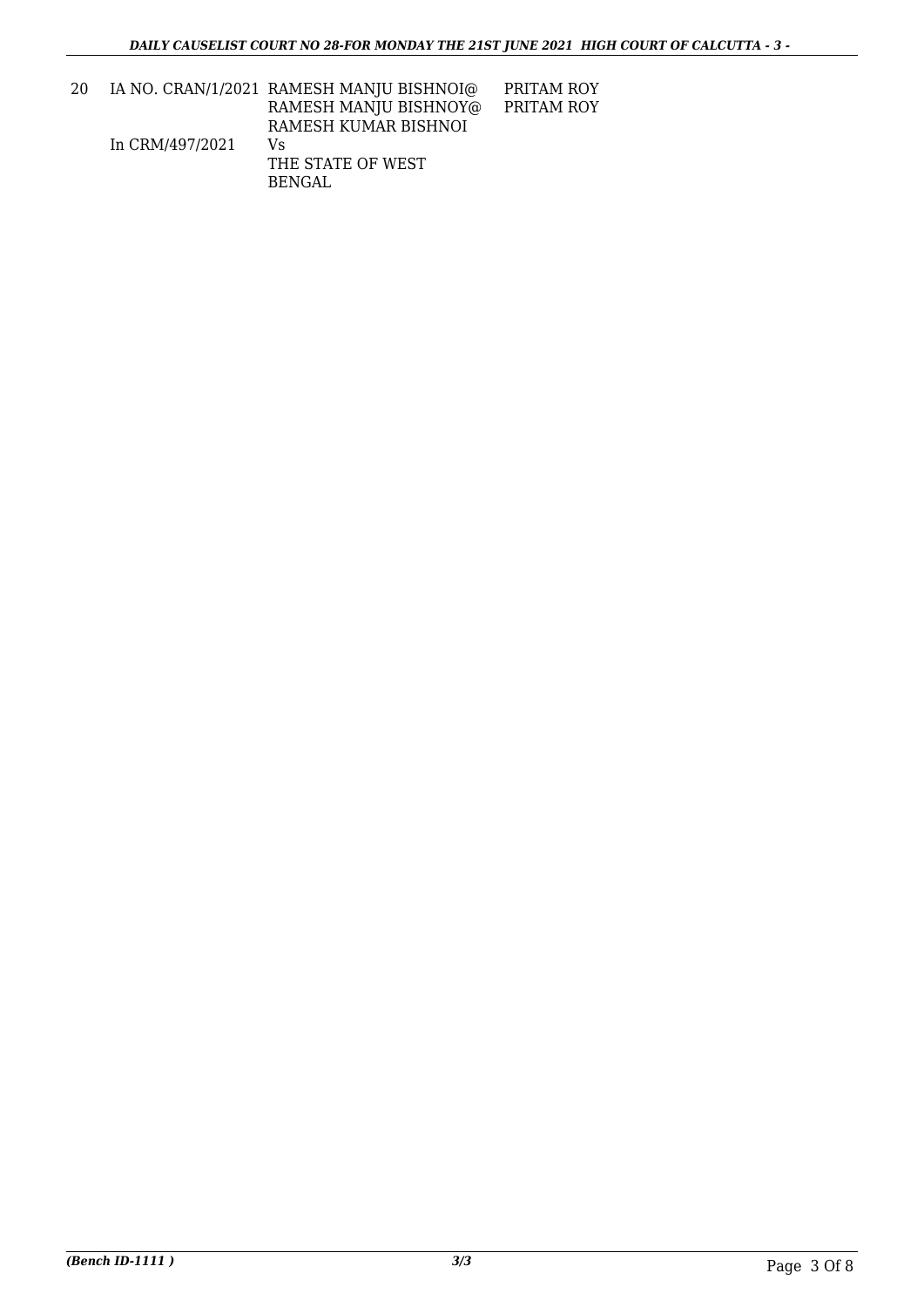

**DAILY CAUSELIST For Monday The 21st June 2021**

**COURT NO. 8 SINGLE BENCH (SB-II) AT 11:00 AM HON'BLE JUSTICE DEBANGSU BASAK (VIA VIDEO CONFERENCE)**

**FROM PRINCIPAL BENCH**

#### **MOTION**

|   | WPA/1059/2021                 | SUBHASH ROY<br>VS<br>THE STATE OF WEST<br><b>BENGAL AND ORS</b>            | HILLOL SAHA<br><b>PODDER</b> |
|---|-------------------------------|----------------------------------------------------------------------------|------------------------------|
| 2 | WPA/1060/2021<br>(28.06.2021) | <b>MALATI ACHARJEE</b><br>VS<br>THE STATE OF WEST<br><b>BENGAL AND ORS</b> | DEBORSHI DHAR                |
| 3 | WPA/1063/2021<br>(28.06.2021) | <b>TAPAS ROY</b><br>VS<br>THE UNION OF INDIA AND<br>ORS                    | DEBORSHI DHAR                |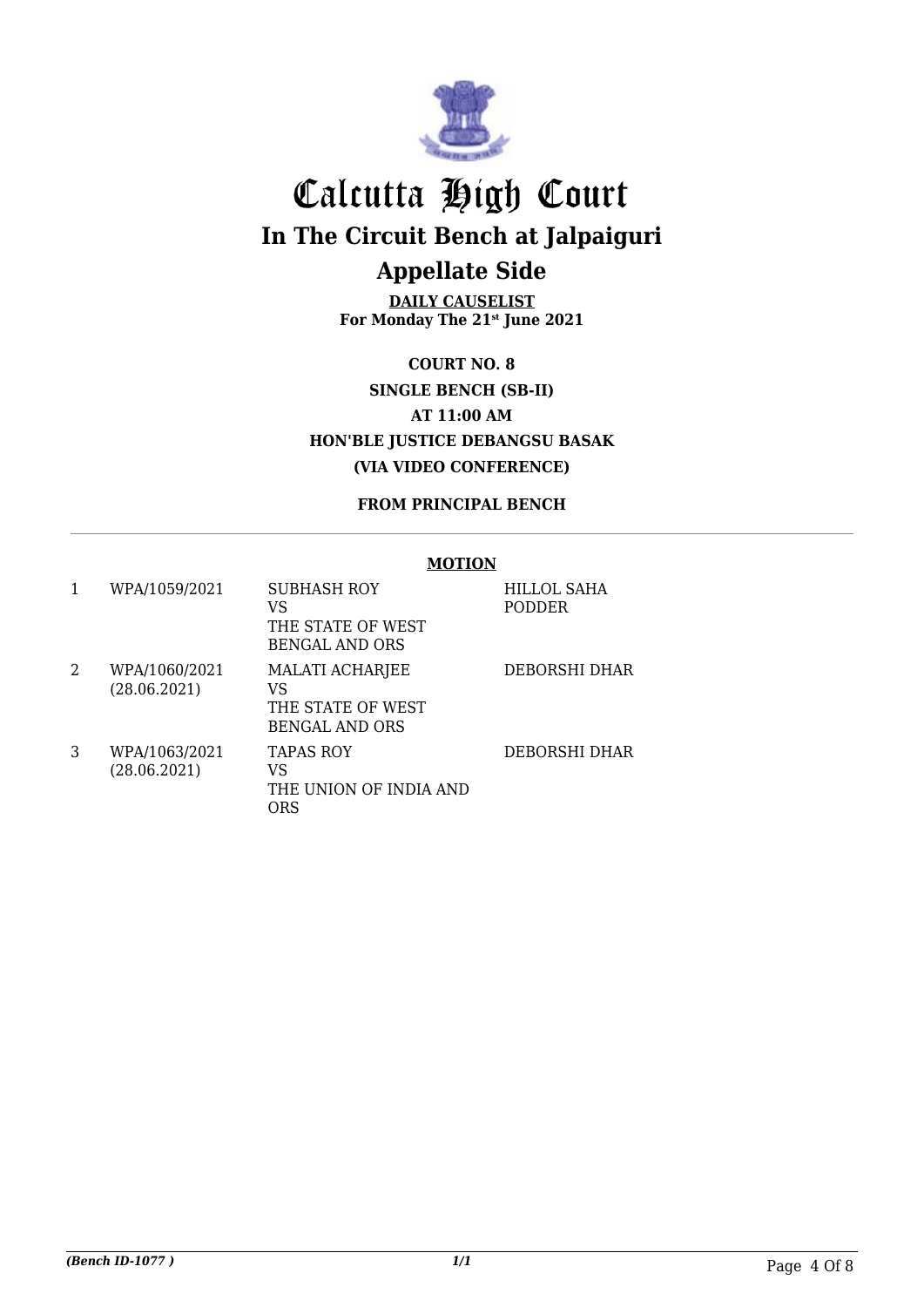

**DAILY CAUSELIST For Monday The 21st June 2021**

**COURT NO. 13 SINGLE BENCH (SB-III) AT 11:00 AM HON'BLE JUSTICE RAJASEKHAR MANTHA (VIA VIDEO CONFERENCE)**

**FROM PRINCIPAL BENCH**

#### **MOTION**

1 WPA/1066/2021 (25.06.2021)

ABHIJIT DASGUPTA VS THE UNION OF INDIA AND ORS

HILLOL SAHA PODDER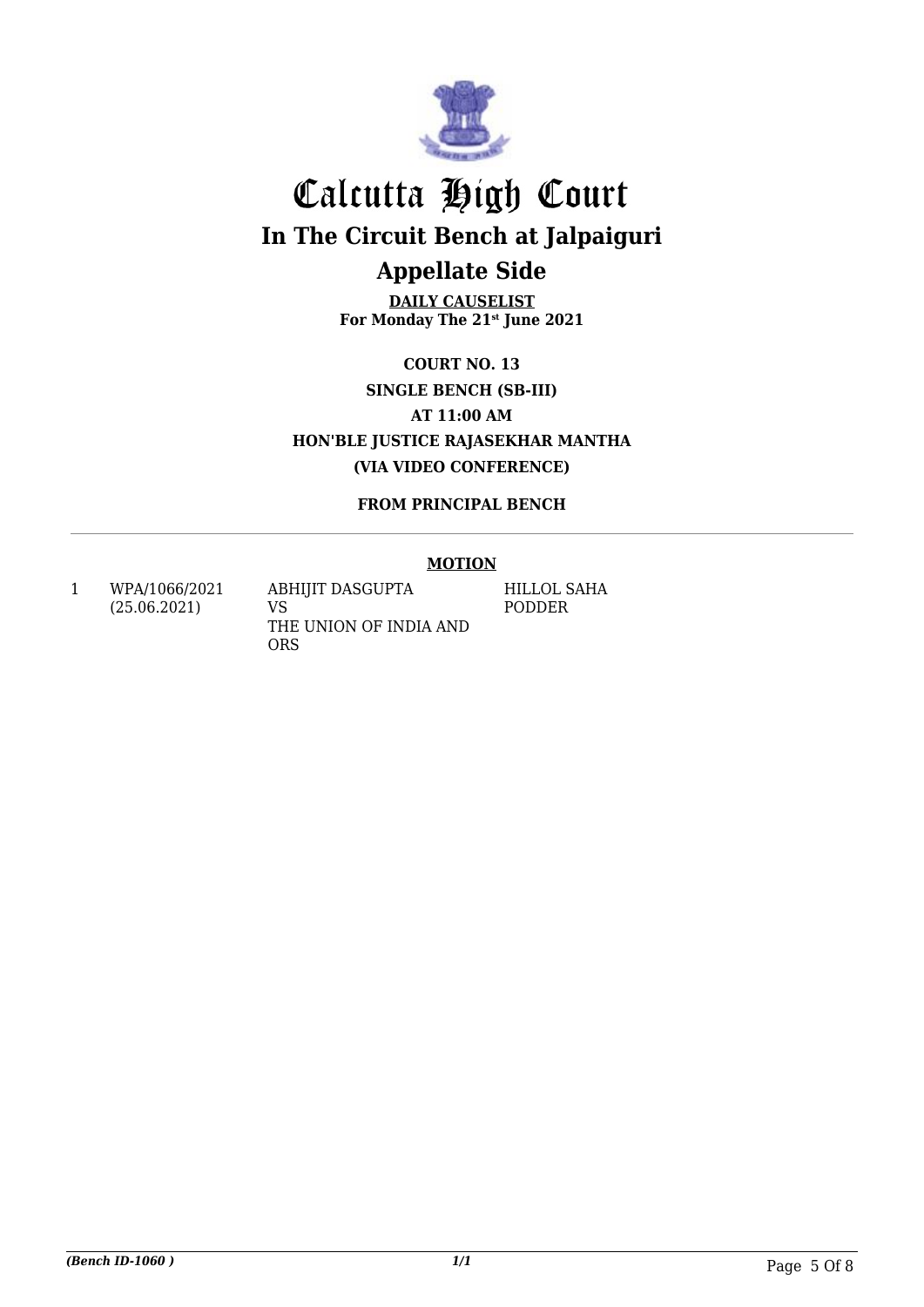

**DAILY CAUSELIST For Monday The 21st June 2021**

**COURT NO. 7 SINGLE BENCH (SB-IV) AT 11:00 AM HON'BLE JUSTICE SABYASACHI BHATTACHARYYA (VIA VIDEO CONFERENCE)**

**FROM PRINCIPAL BENCH**

#### **CIVIL MOTION**

| CO/64/2021 | MITALI ROY GUHA<br>VS<br>MIHIR GUHA AND ORS    | DEBORSHI DHAR  |
|------------|------------------------------------------------|----------------|
| CO/65/2021 | KOUSHIK DE SARKAR<br>VS<br>SURANJANA DE SARKAR | PRANTICK GHOSH |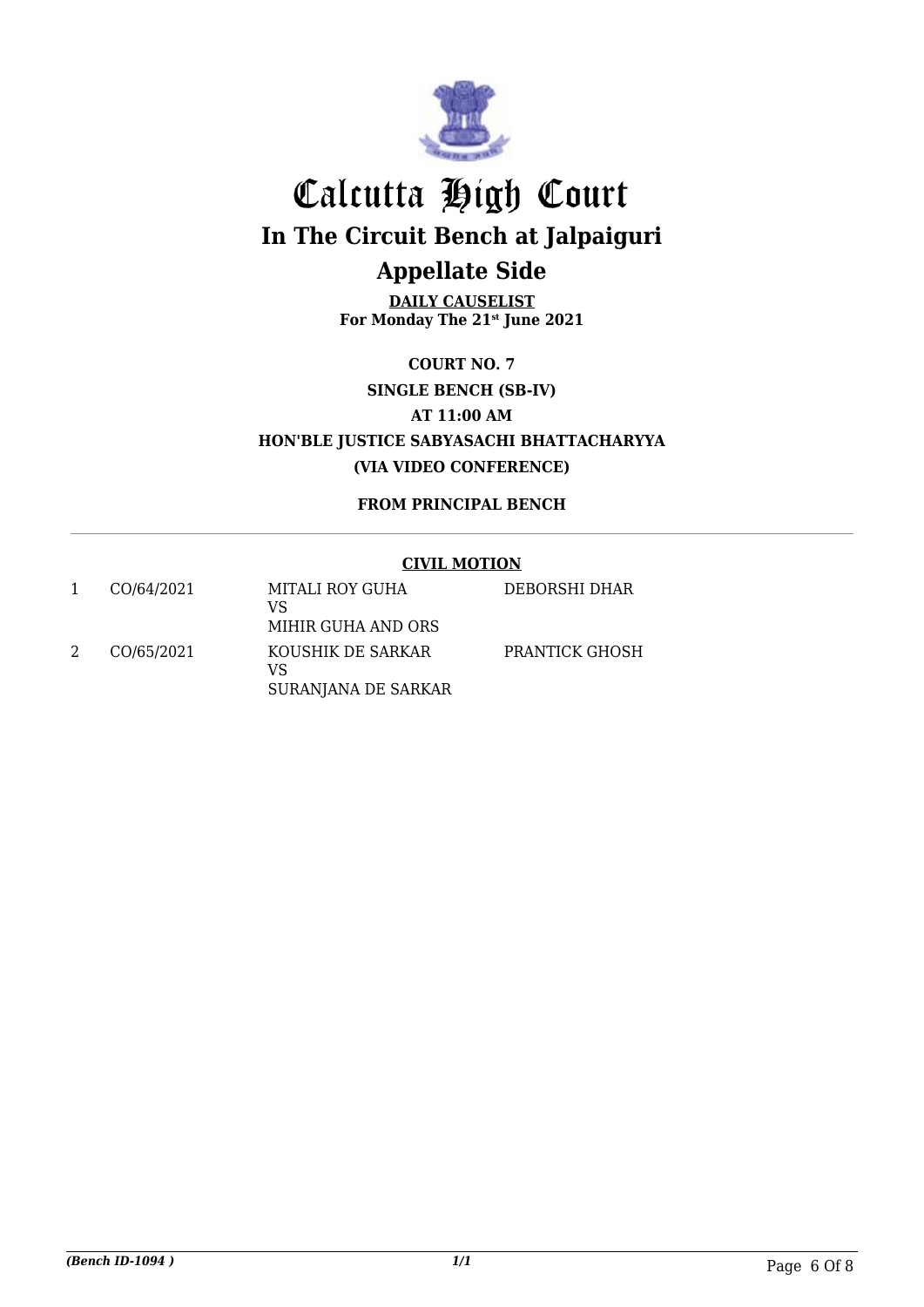

**DAILY CAUSELIST For Monday The 21st June 2021**

**COURT NO. 15 SINGLE BENCH (SB-VII) AT 11:00 AM HON'BLE JUSTICE RAJARSHI BHARADWAJ (VIA VIDEO CONFERENCE)**

**FROM PRINCIPAL BENCH**

#### **MOTION**

| 1 | WPA/1064/2021 | TIRRIHANNAH COMPANY<br><b>LTD</b>                                                      | VICTOR CHATTERJEE    |
|---|---------------|----------------------------------------------------------------------------------------|----------------------|
|   |               | <b>VS</b><br>REGIONAL PROVIDENT<br>FUND COMMISSIONER I,<br>EPF ORGANIZATION AND<br>ORS |                      |
| 2 | WPA/1068/2021 | REKHA DHAR<br><b>VS</b><br>STATE OF WEST BENGAL<br>AND ORS.                            | <b>JOYJIT DUTTA</b>  |
| 3 | WPA/1069/2021 | DHANAI BARMAN<br><b>VS</b><br>UNION OF INDIA AND ORS                                   | DEBORSHI DHAR        |
| 4 | WPA/1070/2021 | RANJEET @ RANJIT SARKAR<br><b>VS</b><br>UNION OF INDIA AND ORS                         | DEBORSHI DHAR        |
| 5 | WPA/1071/2021 | <b>PARITOSH BISWAS</b><br><b>VS</b><br>UNION OF INDIA AND ORS                          | <b>DEBORSHI DHAR</b> |
| 6 | WPA/1072/2021 | <b>SARABALA BARMAN</b><br><b>VS</b><br>UNION OF INDIA AND ORS                          | <b>DEBORSHI DHAR</b> |
| 7 | WPA/1073/2021 | KRISHNA CHANDRA ROY<br><b>VS</b><br>UNION OF INDIA AND ORS                             | <b>DEBORSHI DHAR</b> |
| 8 | WPA/1074/2021 | <b>GOPAL MANDAL</b><br><b>VS</b><br>UNION OF INDIA AND ORS                             | <b>DEBORSHI DHAR</b> |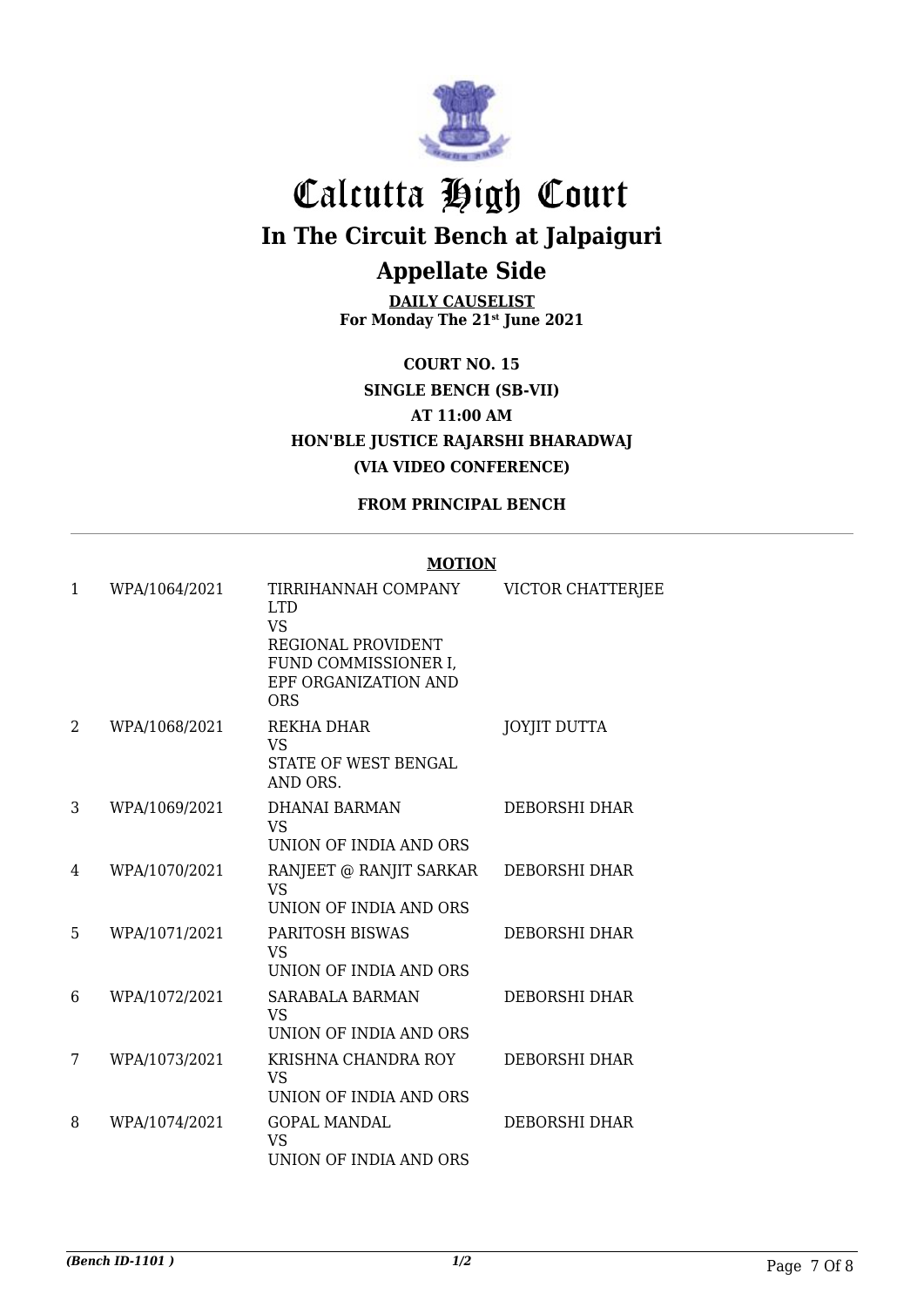| 9  | WPA/1075/2021 | ASHIT BISWAS<br>VS<br>UNION OF INDIA AND ORS               | DEBORSHI DHAR |
|----|---------------|------------------------------------------------------------|---------------|
| 10 | WPA/1076/2021 | RAJKUMAR SARKAR AND<br>ANR<br>VS<br>UNION OF INDIA AND ORS | DEBORSHI DHAR |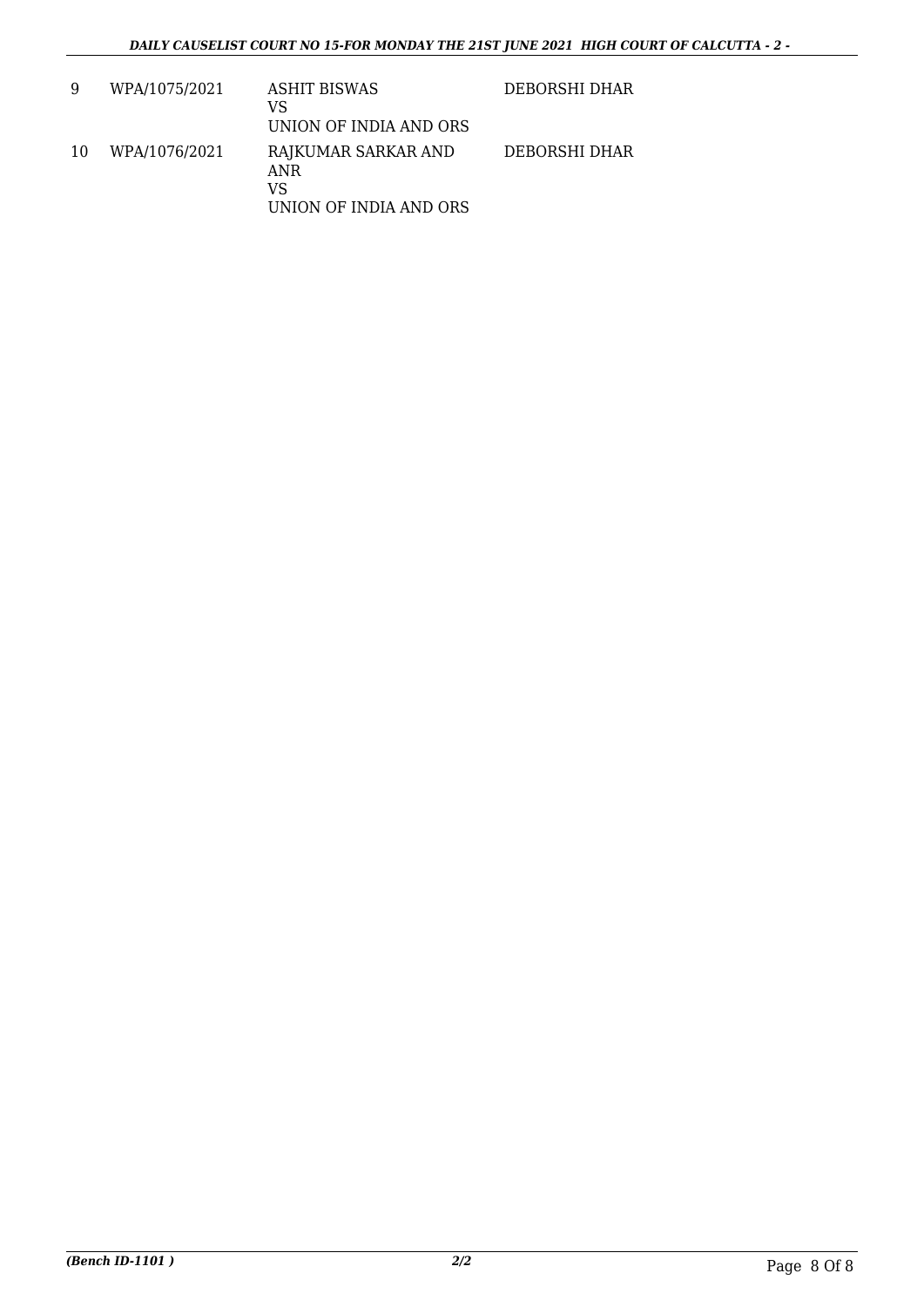No. WB/CPS/K-30(Part I)/2021

Regisrered No. WB/SC - 324



BoIhmtt:r @nzuffiu



### Extraordinary Published bY AuthoritY

SAKA 1943 MONDAY, APRIL 19, 2021

PART I - Orders and Notifications by the Governor of West Bengal, the High Court, Government Treasury, etc.

#### HIGH COURT AT CALCUTTA APPELLATE SIDE

#### **NOTIFICATION**

No. 1277 - G - Dated, Calcutta, the 16<sup>th</sup> April, 2021-In terms of the Rule 12, Chapter XIX of the Appellate Side Rules of the High Court at Calcutta, relating to Computerised Listing of Cause List of the Appellate Side, Serial No. 3 of the Presentation Form - 'Form A' of Appendix II, Chapter XIX of the Appellate Side Rules relating to Computerized Listing of Cause List is amended in the following manner:

3. Petitioner(s)/Appellant(s)/Applicant(s): & Anr./Ors.

a) Mobile No.:

b) e-mail id:

By Order of the High Court.

sd/- IPRASENJIT BISWAS] Registrar General, High Court, Calcutta.

Published by the Controller of Printing and Stationery, West Bengal and Printed by the Super<br>Kadapara, Kolkata - 700 054. intendent, Government Printing,